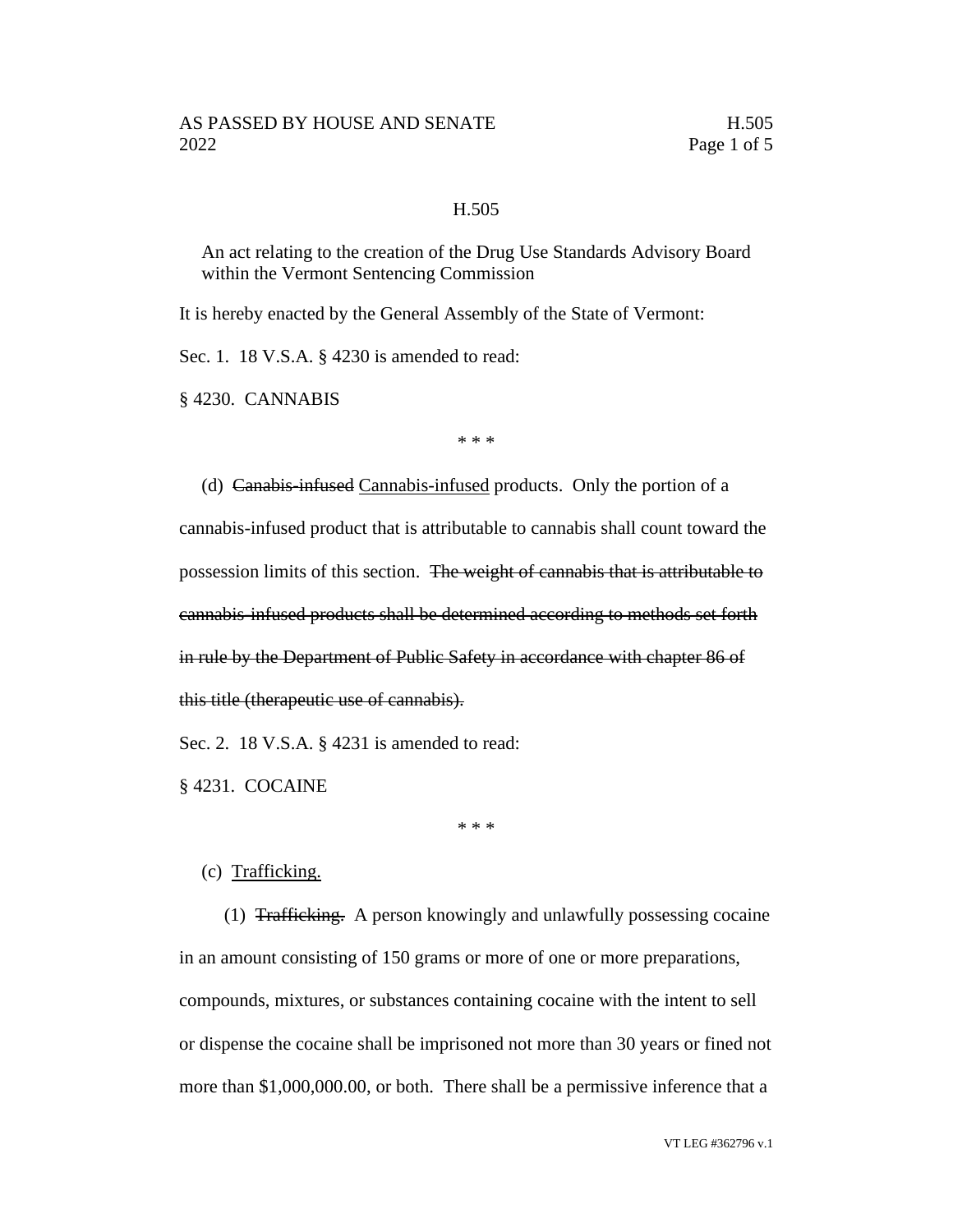person who possesses cocaine in an amount consisting of 150 grams or more of one or more preparations, compounds, mixtures, or substances containing cocaine intends to sell or dispense the cocaine. The amount of possessed cocaine under this subdivision to sustain a charge of conspiracy under 13 V.S.A. § 1404 shall be no not less than 400 grams in the aggregate.

(2) A person knowingly and unlawfully possessing crack cocaine in an amount consisting of 60 grams or more of one or more preparations, compounds, mixtures, or substances containing crack cocaine with the intent to sell or dispense the crack cocaine shall be imprisoned not more than 30 years or fined not more than \$1,000,000.00, or both. There shall be a permissive inference that a person who possesses crack cocaine in an amount consisting of 60 grams or more of one or more preparations, compounds, mixtures, or substances containing crack cocaine intends to sell or dispense the crack cocaine. [Repealed.]

Sec. 3. 13 V.S.A. § 5453 is added to read:

## § 5453. DRUG USE STANDARDS ADVISORY BOARD

(a) There is hereby created the Drug Use Standards Advisory Board established within the Vermont Sentencing Commission composed of experts in the fields of general and mental health care, substance use disorder treatment, and drug user communities.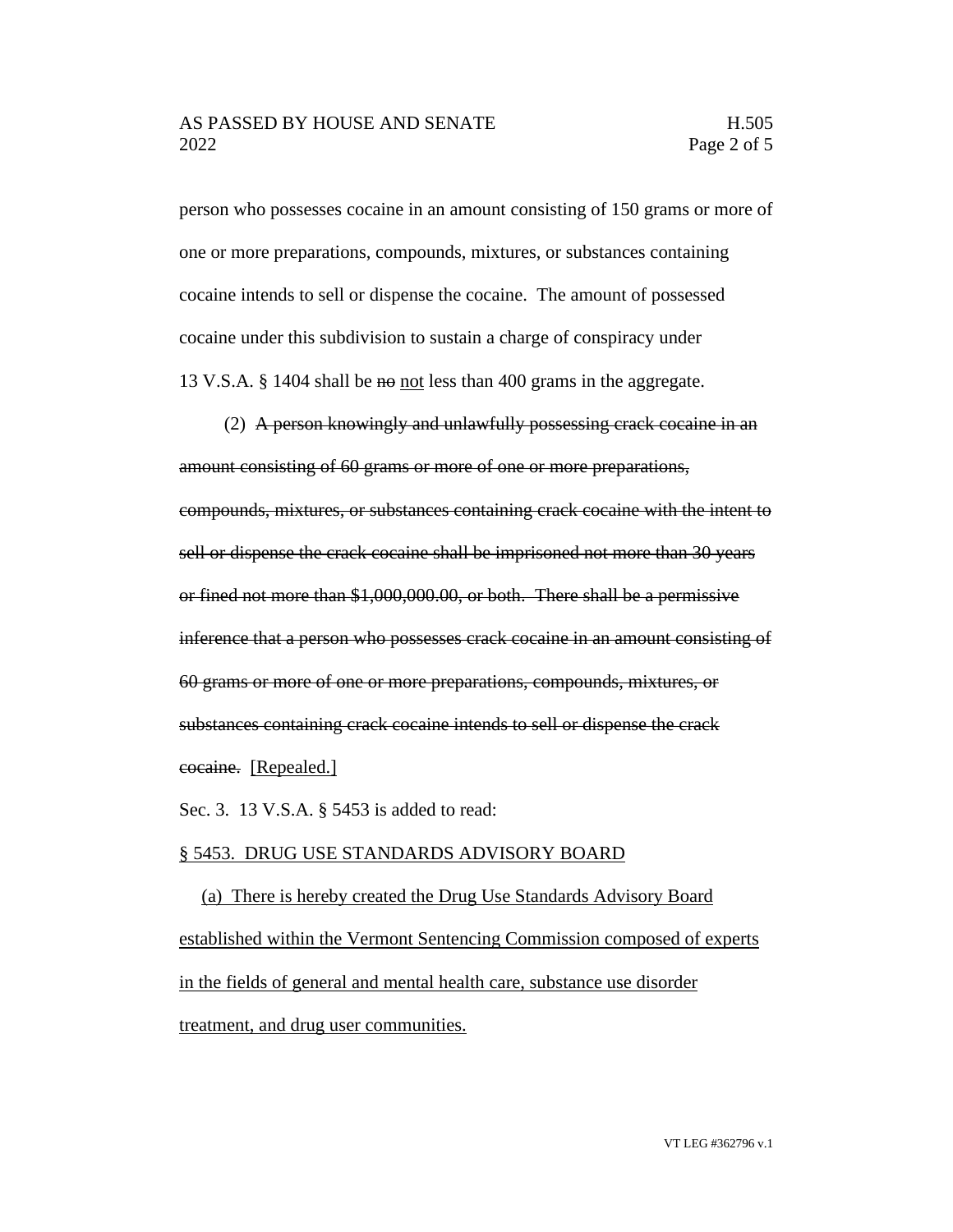(b) The primary objective of the Board shall be to determine, for each regulated and unregulated drug, the benchmark personal use dosage and the benchmark personal use supply. The benchmarks determined pursuant to this subsection shall be determined with a goal of preventing and reducing the criminalization of personal drug use. The Board may provide additional recommendations to the Commission and the General Assembly regarding how to transition from a criminal justice approach to a public health approach to addressing drug possession.

 $(c)(1)$  The Board shall be convened and chaired by the Deputy Commissioner of Alcohol and Drug Abuse Programs. After receiving nominations from harm reduction service providers, the Deputy Commissioner shall appoint three consumer representatives to the Board who have lived experience in drug use and consumption practices. The Deputy Commissioner, after consulting with the three consumer representatives, shall strive for geographic diversity in appointing the remaining Board members as follows:

(A) two representatives from harm reduction service providers;

(B) an expert on medication-assisted treatment programs;

(C) an expert on human behavior and addiction;

(D) an expert on substance use disorder treatment;

(E) an expert on legal reform from the Vermont Law School Center

for Justice Reform;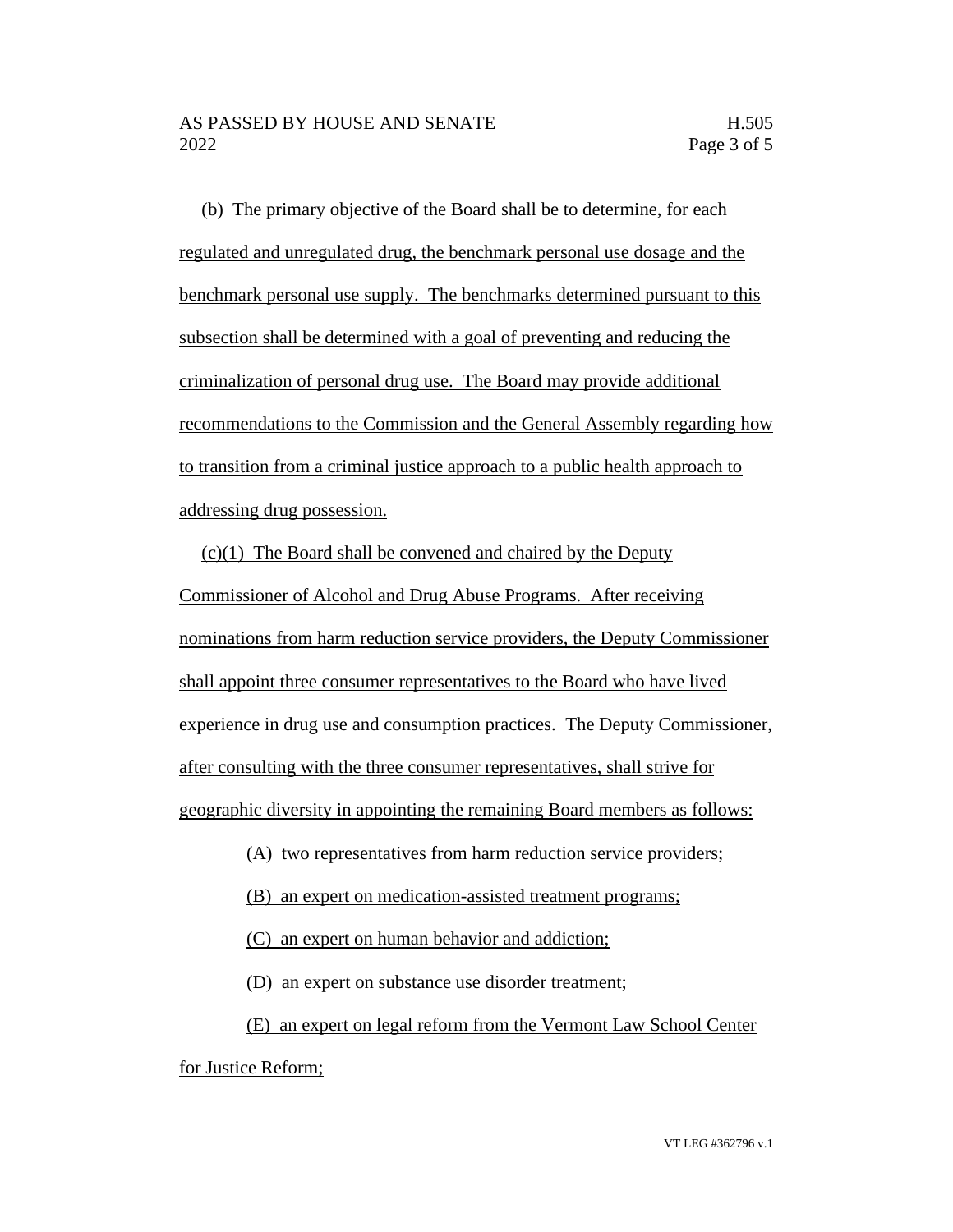(F) an academic researcher specializing in drug use or drug policy;

(G) a representative of law enforcement.

(2) The Chief Prevention Officer shall be a nonvoting member of the

Board.

and

(d) The Board shall have the administrative assistance of the Division of Alcohol and Drug Abuse Programs.

(e) Members of the Board shall be entitled to per diems pursuant to 32 V.S.A. § 1010 for not more than three meetings to develop initial recommendations required by subsection (f) of this section and once annually thereafter.

(f) On or before September 1, 2022, the Board shall provide to the Commission and the General Assembly:

(1) the recommended quantities for both the benchmark personal use dosage and benchmark personal use supply for each category of regulated drug listed in 18 V.S.A. § 4201(29); and

(2) a recommendation as to whether 18 V.S.A. § 4233 (heroin) and 18 V.S.A. § 4233a (fentanyl) should be combined into one statute.

(g) On or before December 1, 2022, based on the benchmark personal use dosage and benchmark personal use supply recommendations of the Board, the Commission shall make recommendations to the General Assembly regarding